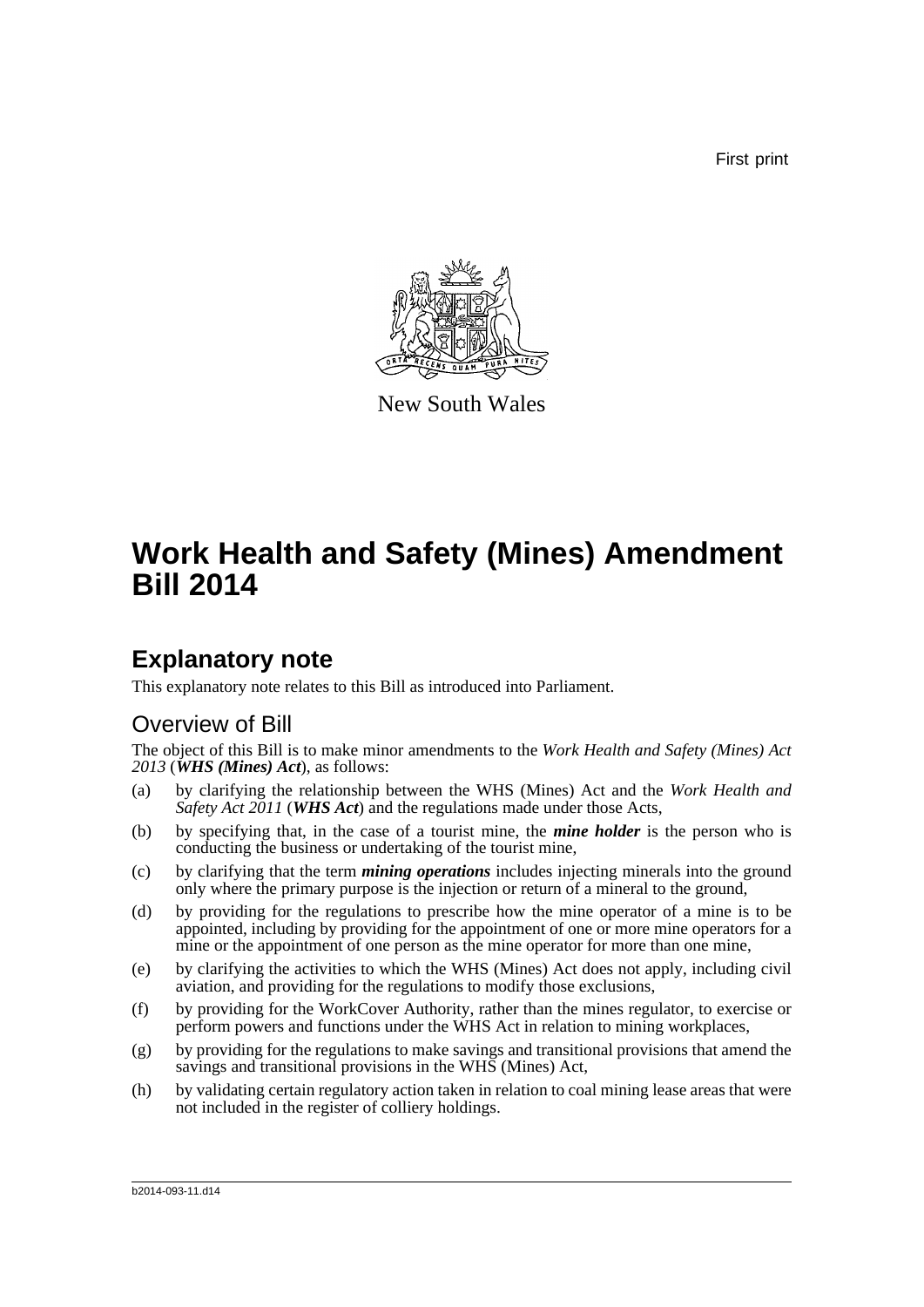## Outline of provisions

**Clause 1** sets out the name (also called the short title) of the proposed Act.

**Clause 2** provides for the commencement of the proposed Act on a day or days to be appointed by proclamation.

#### **Schedule 1 Amendment of Work Health and Safety (Mines) Act 2013 No 54**

**Schedule 1 [1]** clarifies the relationship between the WHS (Mines) Act and the WHS Act and the regulations made under those Acts. The WHS (Mines) Act currently provides that it is to be read as if it formed part of the WHS Act but does not make provision for the regulations made under the latter Act. The amendment makes it clear that regulations under the WHS Act are included, so that references in both Acts include references to the other, and include references to both sets of regulations.

**Schedule 1 [2] and [4]** specify that, in the case of a tourist mine, the mine holder is the person who is conducting the business or undertaking of the tourist mine. This makes it clear that a person conducting a tourist mine is covered by the WHS (Mines) Act. (New South Wales currently has about 10 tourist mines).

**Schedule 1** [3] and [6] provide for the regulations to direct that a mine holder appoint one or more mine operators of a mine or that one person be appointed as the mine operator for more than one mine. In the latter case, all of the relevant mines are, for the purposes of the WHS (Mines) Act, to be treated as one mine.

**Schedule 1 [5]** clarifies that the term *mining operations* includes injecting minerals into the ground only where the primary purpose is the injection of a mineral into, or the return of a mineral to, the ground. The current inclusion of "extracting minerals from the ground or injecting minerals into the ground" could be interpreted as including activities where the injection of minerals is incidental to the activity.

**Schedule 1 [7]** clarifies the activities to which the WHS (Mines) Act does not apply. The current exclusions with respect to railway or railway operations, roads and electricity infrastructure are reframed, activities relating to civil aviation are excluded and provision is made for the regulations to create exceptions to the operation of the exclusions as modified.

**Schedule 1 [8]** provides for the regulations to make savings and transitional provisions that amend the savings and transitional provisions in the WHS (Mines) Act. The amendment also removes the deadline for savings and transitional regulations to take effect (currently 31 March 2015).

**Schedule 1 [9]** validates certain regulatory action taken by the WorkCover Authority, rather than the regulator (that is, the Secretary of the Department of Trade and Investment, Regional Infrastructure and Services), in the past in relation to workplaces to which the WHS (Mines) Act applies. The amendment also validates certain other regulatory action taken under the *Coal Mine Health and Safety Act 2002*, the *Occupational Health and Safety Act 2000* or the WHS Act in relation to coal mining lease areas that were not included in the register of colliery holdings.

**Schedule 1 [10]** omits amendments that have been superseded.

### **Schedule 2 Amendment of other Acts and instruments**

**Schedule 2.1–2.4** make consequential amendments to Acts and regulations that refer to the Acts proposed to be repealed by the WHS (Mines) Act (that is, the *Coal Mine Health and Safety Act 2002* and the *Mine Health and Safety Act 2004*).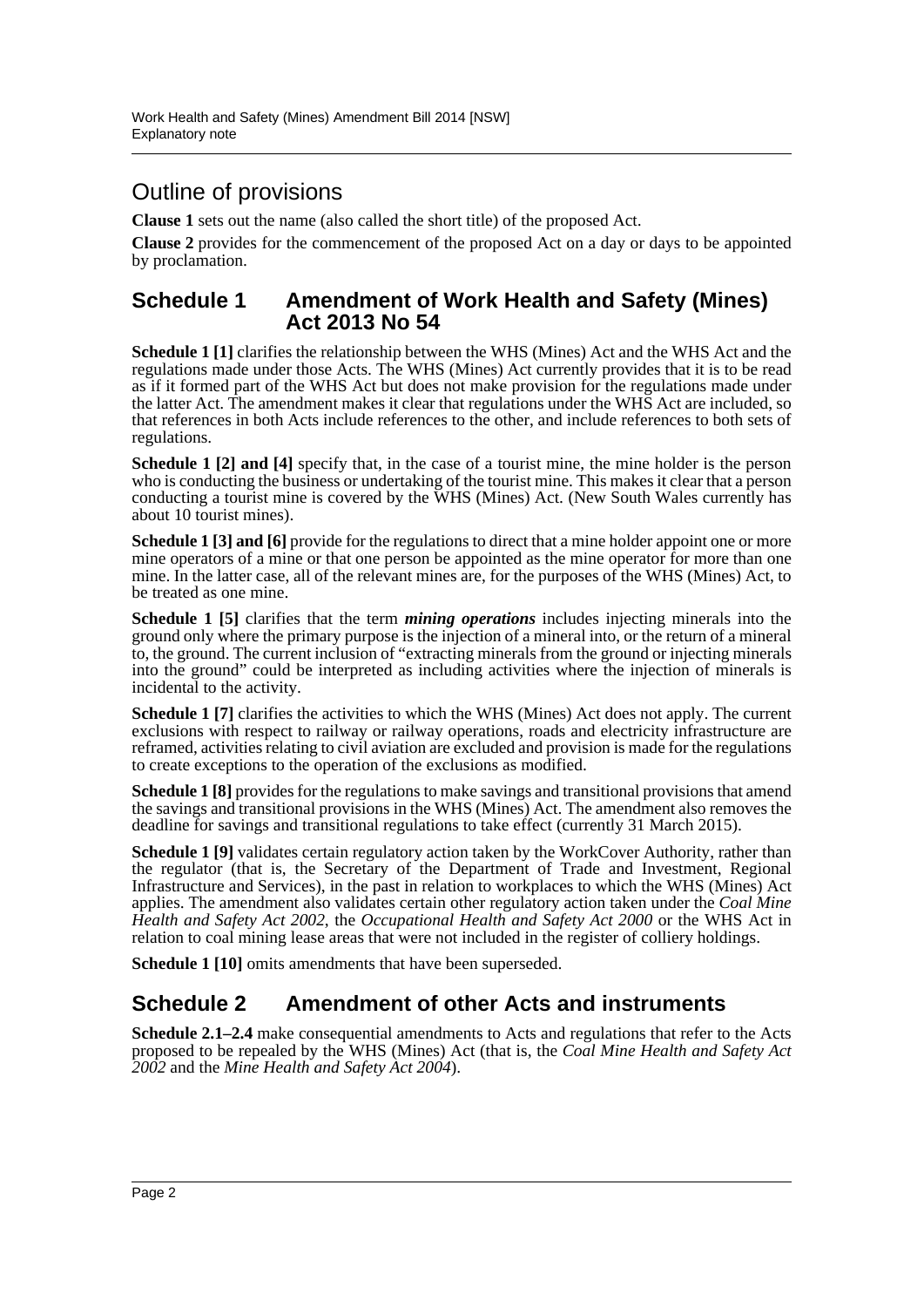**Schedule 2.5** amends the definition of *regulator* in the WHS Act to allow for the WorkCover Authority to exercise or perform specific powers or functions on behalf of both the Authority and the mines regulator (currently the Secretary of the Department of Trade and Investment, Regional Infrastructure and Services).

**Schedule 2.6** prescribes the powers and functions that can be exercised or performed by the WorkCover Authority for both the Authority and the mines regulator.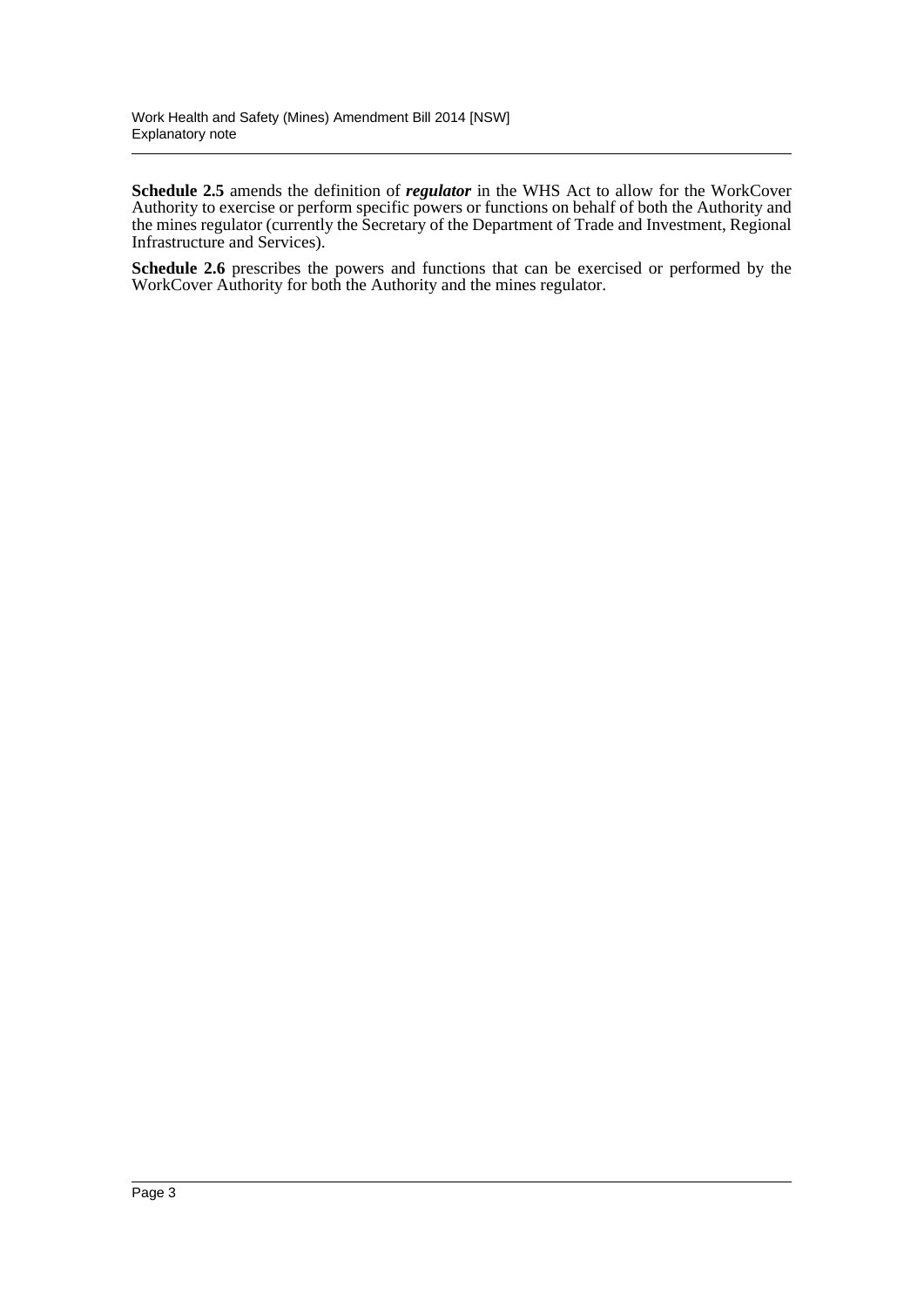First print



New South Wales

# **Work Health and Safety (Mines) Amendment Bill 2014**

## **Contents**

Page

|            | Name of Act                                                |   |
|------------|------------------------------------------------------------|---|
|            | 2 Commencement                                             |   |
| Schedule 1 | Amendment of Work Health and Safety (Mines) Act 2013 No 54 | 3 |
| Schedule 2 | Amendment of other Acts and instruments                    |   |
|            |                                                            |   |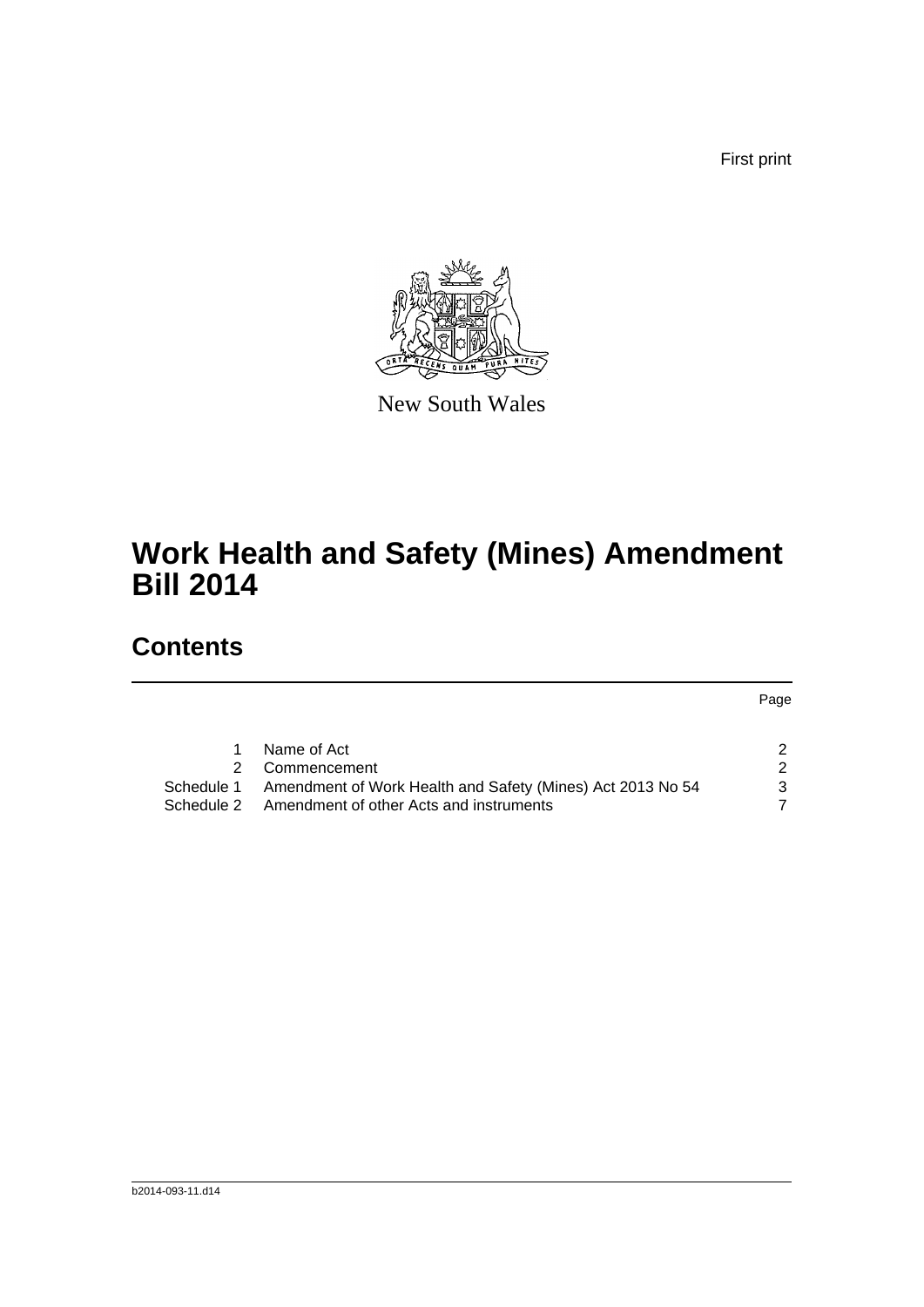

New South Wales

# **Work Health and Safety (Mines) Amendment Bill 2014**

No , 2014

### **A Bill for**

An Act to amend the *Work Health and Safety (Mines) Act 2013* to make further provision with respect to securing the health and safety of persons who work at mines.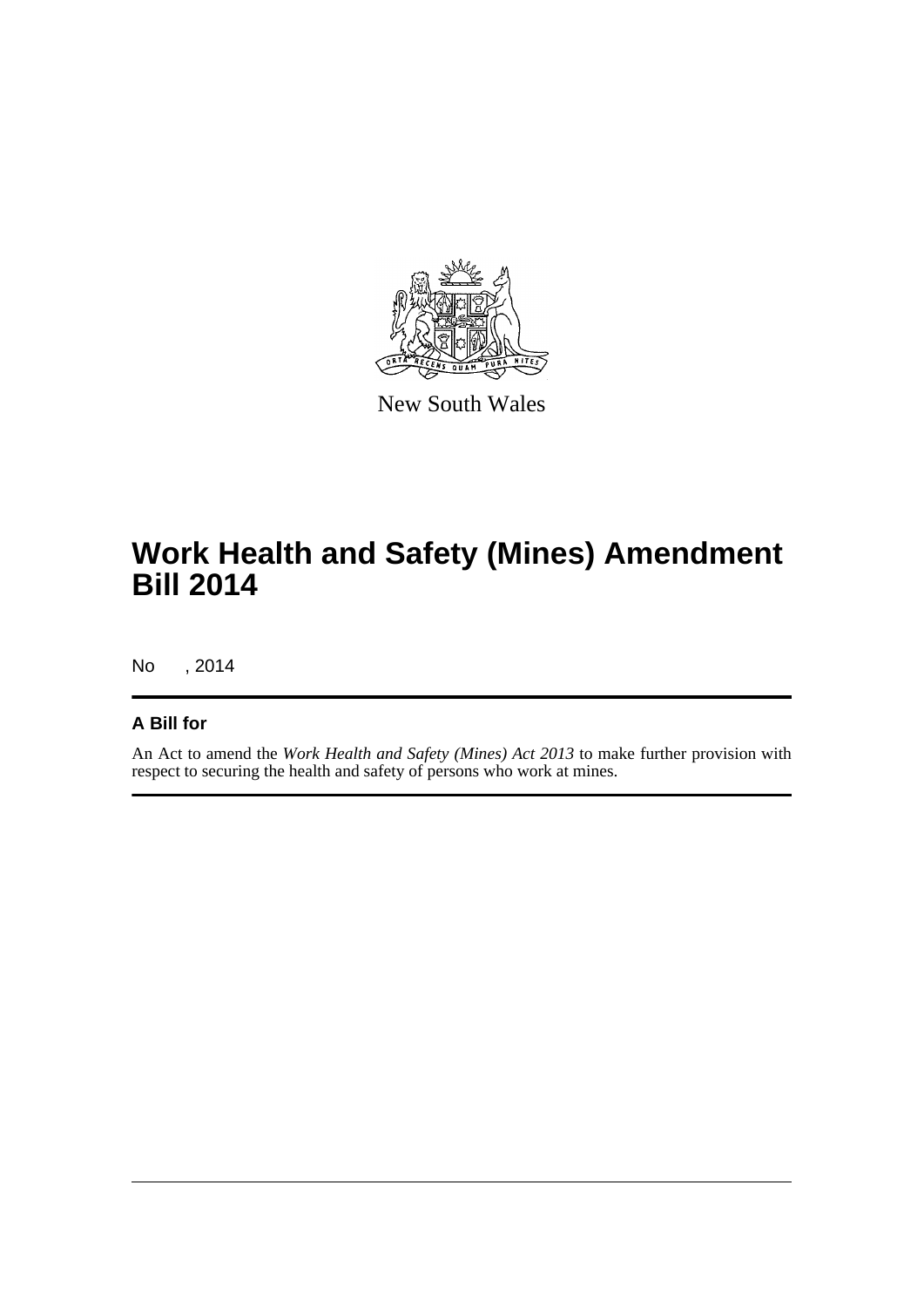Work Health and Safety (Mines) Amendment Bill 2014 [NSW]

<span id="page-5-1"></span><span id="page-5-0"></span>

| The Legislature of New South Wales enacts: |                                                                      |               |
|--------------------------------------------|----------------------------------------------------------------------|---------------|
|                                            | Name of Act                                                          | $\mathcal{P}$ |
|                                            | This Act is the Work Health and Safety (Mines) Amendment Act 2014.   | 3             |
|                                            | <b>Commencement</b>                                                  | 4             |
|                                            | This Act commences on a day or days to be appointed by proclamation. | 5             |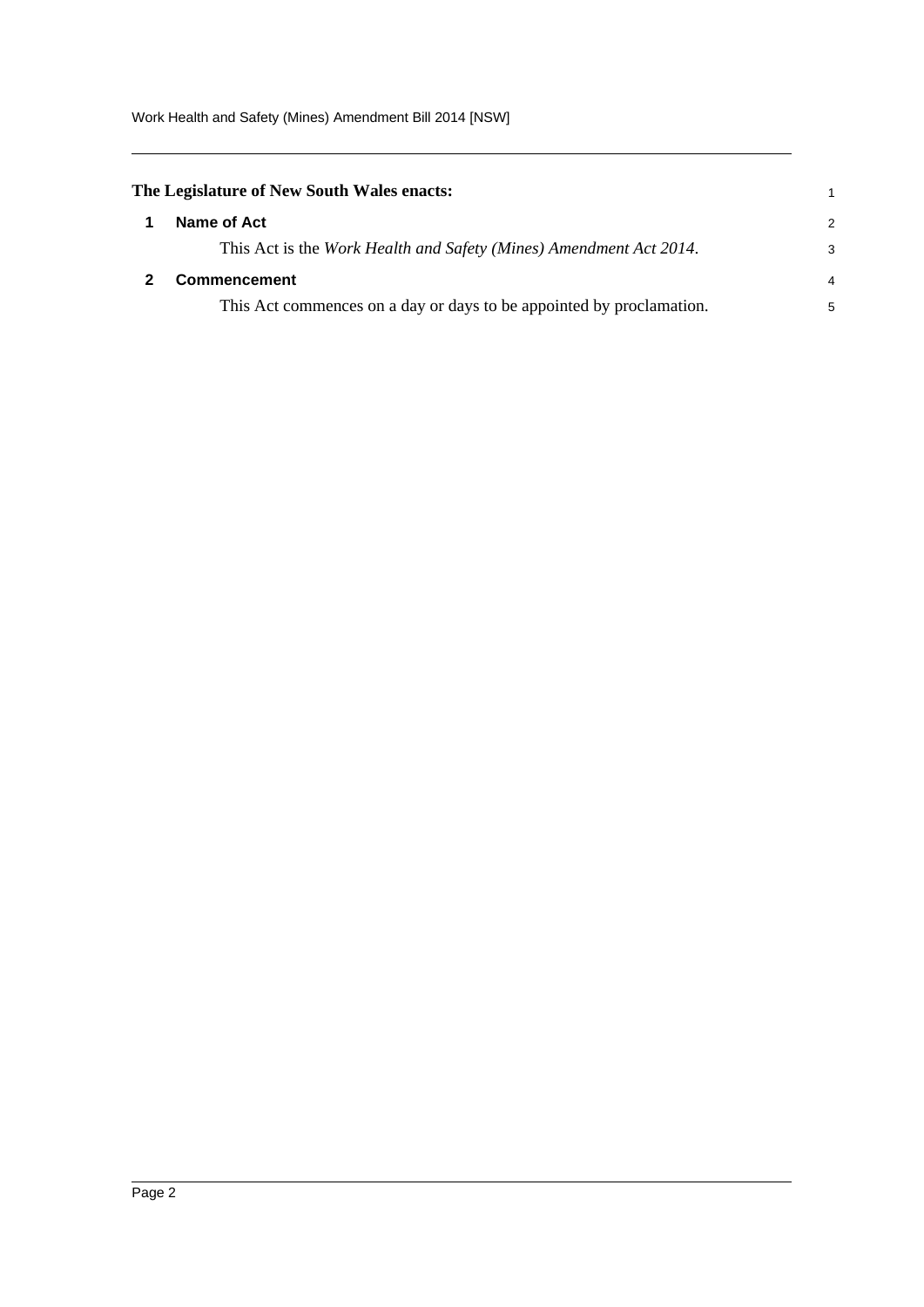<span id="page-6-0"></span>

| <b>Schedule 1</b> |                  |              | <b>Amendment of Work Health and Safety (Mines)</b><br>Act 2013 No 54 | $\mathbf{1}$<br>2                                                                                                                                                                                                                                                                                                                                                                                                           |                              |
|-------------------|------------------|--------------|----------------------------------------------------------------------|-----------------------------------------------------------------------------------------------------------------------------------------------------------------------------------------------------------------------------------------------------------------------------------------------------------------------------------------------------------------------------------------------------------------------------|------------------------------|
| [1]               | <b>Section 4</b> |              |                                                                      |                                                                                                                                                                                                                                                                                                                                                                                                                             | 3                            |
|                   |                  |              | Omit the section. Insert instead:                                    |                                                                                                                                                                                                                                                                                                                                                                                                                             | 4                            |
|                   | 4                |              |                                                                      | <b>Relationship with WHS Act</b>                                                                                                                                                                                                                                                                                                                                                                                            | 5                            |
|                   |                  | (1)          |                                                                      | This Act is to be construed with and as if it formed part of the WHS Act, and<br>the regulations under this Act are to be construed with and as if they formed<br>part of the WHS Regulations.                                                                                                                                                                                                                              | $\,6$<br>$\overline{7}$<br>8 |
|                   |                  | (2)          |                                                                      | Accordingly (and without limiting subsection (1)), the following principles<br>apply, unless the context or subject-matter otherwise indicates or requires:                                                                                                                                                                                                                                                                 | 9<br>10                      |
|                   |                  |              | (a)                                                                  | words and expressions used in this Act or the regulations under this Act<br>have the same meaning as in the WHS Act or the WHS Regulations,                                                                                                                                                                                                                                                                                 | 11<br>12                     |
|                   |                  |              | (b)                                                                  | a reference in the WHS Act or the WHS Regulations to the WHS Act<br>(including by use of the expression "this Act" or "the Act") includes a<br>reference to the Work Health and Safety (Mines) Act 2013,                                                                                                                                                                                                                    | 13<br>14<br>15               |
|                   |                  |              | (c)                                                                  | a reference in the WHS Regulations to those regulations (including by<br>use of the expression "this Regulation") includes a reference to the<br>regulations under the Work Health and Safety (Mines) Act 2013,                                                                                                                                                                                                             | 16<br>17<br>18               |
|                   |                  |              | (d)                                                                  | the WHS Act applies to and in respect of regulations under this Act as<br>if they were regulations under the WHS Act (which will require that a<br>reference in the WHS Act to "the regulations" includes a reference to<br>the regulations under the <i>Work Health and Safety (Mines) Act 2013</i> ).                                                                                                                     | 19<br>20<br>21<br>22         |
|                   |                  |              |                                                                      | Note. For example, section 191 of the WHS Act permits an inspector to issue an<br>improvement notice in respect of a suspected contravention of the WHS Act. With the<br>expanded meaning of "this Act" under subsection (2) above, a suspected breach of this<br>Act (that is, the Work Health and Safety (Mines) Act 2013) is also a matter in respect<br>of which an improvement notice can be issued under the WHS Act. | 23<br>24<br>25<br>26<br>27   |
| $[2]$             |                  |              | <b>Section 5 Definitions</b>                                         |                                                                                                                                                                                                                                                                                                                                                                                                                             | 28                           |
|                   |                  |              |                                                                      | Insert at the end of the definition of <i>mine holder</i> in section $5(1)$ :                                                                                                                                                                                                                                                                                                                                               | 29                           |
|                   |                  |              | , or                                                                 |                                                                                                                                                                                                                                                                                                                                                                                                                             | 30                           |
|                   |                  |              | (c)                                                                  | in the case of a tourist mine—the person who is conducting the business<br>or undertaking of the tourist mine.                                                                                                                                                                                                                                                                                                              | 31<br>32                     |
| $[3]$             |                  |              |                                                                      | Section 5 (1), definition of "mine operator"                                                                                                                                                                                                                                                                                                                                                                                | 33                           |
|                   |                  |              |                                                                      | Omit the definition. Insert instead:                                                                                                                                                                                                                                                                                                                                                                                        | 34                           |
|                   |                  |              |                                                                      | <i>mine operator—see section 7A.</i>                                                                                                                                                                                                                                                                                                                                                                                        | 35                           |
| [4]               |                  | Section 5(1) |                                                                      |                                                                                                                                                                                                                                                                                                                                                                                                                             | 36                           |
|                   |                  |              | Insert in alphabetical order:                                        |                                                                                                                                                                                                                                                                                                                                                                                                                             | 37                           |
|                   |                  |              |                                                                      | <i>tourist mine</i> —see section $6(2)$ .                                                                                                                                                                                                                                                                                                                                                                                   | 38                           |
| [5]               |                  |              |                                                                      | Section 7 Meaning of "mining operations" and "mining activities"                                                                                                                                                                                                                                                                                                                                                            | 39                           |
|                   |                  |              |                                                                      | Omit section $7(1)(a)(i)$ . Insert instead:                                                                                                                                                                                                                                                                                                                                                                                 | 40                           |
|                   |                  |              | (i)                                                                  | extracting minerals from the ground, or                                                                                                                                                                                                                                                                                                                                                                                     | 41                           |
|                   |                  |              | (ia)                                                                 | injecting minerals into the ground, but only where the primary<br>purpose of the injection is to inject a mineral into the ground or<br>to return a mineral to the ground, or                                                                                                                                                                                                                                               | 42<br>43<br>44               |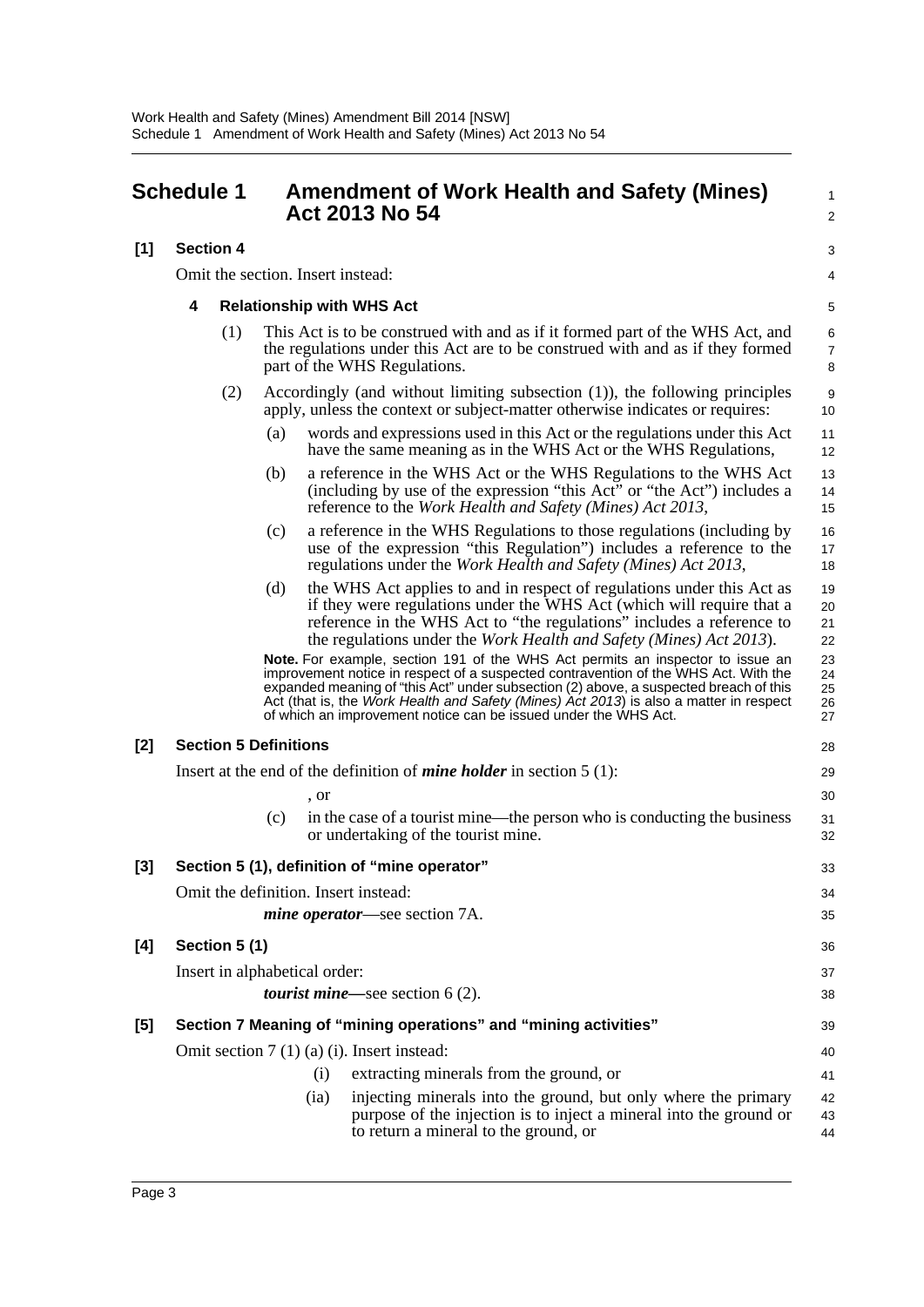| [6] |                                         | <b>Section 7A</b> |                                                                                                                                                                                                                                                                      |  | 1                    |  |
|-----|-----------------------------------------|-------------------|----------------------------------------------------------------------------------------------------------------------------------------------------------------------------------------------------------------------------------------------------------------------|--|----------------------|--|
|     |                                         |                   | Insert after section 7:                                                                                                                                                                                                                                              |  | 2                    |  |
|     | 7A                                      |                   | Meaning of "mine operator"                                                                                                                                                                                                                                           |  |                      |  |
|     |                                         | (1)               | In this Act:                                                                                                                                                                                                                                                         |  | 4                    |  |
|     |                                         |                   | <i>mine operator</i> of a mine means:                                                                                                                                                                                                                                |  | 5                    |  |
|     |                                         |                   | the mine holder, or<br>(a)                                                                                                                                                                                                                                           |  | 6                    |  |
|     |                                         |                   | (b)<br>if the mine holder has appointed, in accordance with the regulations,<br>another person to be the mine operator, that other person.                                                                                                                           |  | $\overline{7}$<br>8  |  |
|     |                                         | (2)               | The regulations may provide for the appointment of more than one mine<br>operator for a mine (so that there are different mine operators for different<br>parts of a mine) and for that purpose:                                                                     |  | 9<br>10<br>11        |  |
|     |                                         |                   | a reference in this Act or the regulations to the mine operator of a mine<br>(a)<br>includes a reference to the mine operator of part of a mine, and                                                                                                                 |  | 12<br>13             |  |
|     |                                         |                   | the functions of a mine operator of a mine are, in the case of a mine<br>(b)<br>operator of part of a mine, functions in respect of that part of the mine.                                                                                                           |  | 14<br>15             |  |
|     |                                         | (3)               | The regulations may provide for the appointment of one person as the operator<br>for more than one mine. In such a case all of the relevant mines are, for the<br>purposes of this Act, to be treated as one mine.                                                   |  | 16<br>17<br>18       |  |
| [7] |                                         | <b>Section 11</b> |                                                                                                                                                                                                                                                                      |  | 19                   |  |
|     | Omit the section. Insert instead:<br>20 |                   |                                                                                                                                                                                                                                                                      |  |                      |  |
|     | 11                                      |                   | <b>Activities to which Act does not apply</b>                                                                                                                                                                                                                        |  | 21                   |  |
|     |                                         | (1)               | The following activities are not mining operations for the purposes of this Act:                                                                                                                                                                                     |  | 22                   |  |
|     |                                         |                   | an activity carried out in relation to the extraction of minerals on private<br>(a)<br>land for the private and non-commercial use of the owner of the land,                                                                                                         |  | 23<br>24             |  |
|     |                                         |                   | fossicking,<br>(b)                                                                                                                                                                                                                                                   |  | 25                   |  |
|     |                                         |                   | (c)<br>any activity where the extraction of minerals is incidental to the activity,                                                                                                                                                                                  |  | 26                   |  |
|     |                                         |                   | <b>Example.</b> Civil works such as tunnelling to create a road.                                                                                                                                                                                                     |  | 27                   |  |
|     |                                         |                   | (d)<br>railway operations to which the Rail Safety National Law (NSW)<br>applies,                                                                                                                                                                                    |  | 28<br>29             |  |
|     |                                         |                   | any activity on a public road or classified road within the meaning of the<br>(e)<br>Roads Act 1993,                                                                                                                                                                 |  | 30<br>31             |  |
|     |                                         |                   | (f)<br>the construction, commissioning, operation or decommissioning of the<br>distribution system or transmission system owned or controlled by a<br>network operator under the <i>Electricity Supply Act 1995</i> ,                                                |  | 32<br>33<br>34       |  |
|     |                                         |                   | any activity to which the <i>Civil Aviation Act 1988</i> of the Commonwealth,<br>(g)<br>the Air Services Act 1995 of the Commonwealth or the Transport Safety<br><i>Investigation Act 2003</i> of the Commonwealth (in so far as it applies to<br>aircraft) applies. |  | 35<br>36<br>37<br>38 |  |
|     |                                         | (2)               | The regulations may create exceptions to or otherwise limit the operation of<br>this section.                                                                                                                                                                        |  | 39<br>40             |  |
| [8] |                                         |                   | Schedule 1 Savings, transitional and other provisions                                                                                                                                                                                                                |  | 41                   |  |
|     |                                         |                   | Omit clause 1 (5). Insert instead:                                                                                                                                                                                                                                   |  | 42                   |  |
|     |                                         | (5)               | The regulations may make separate savings and transitional provisions or<br>amend this Schedule to consolidate the savings and transitional provisions.                                                                                                              |  | 43<br>44             |  |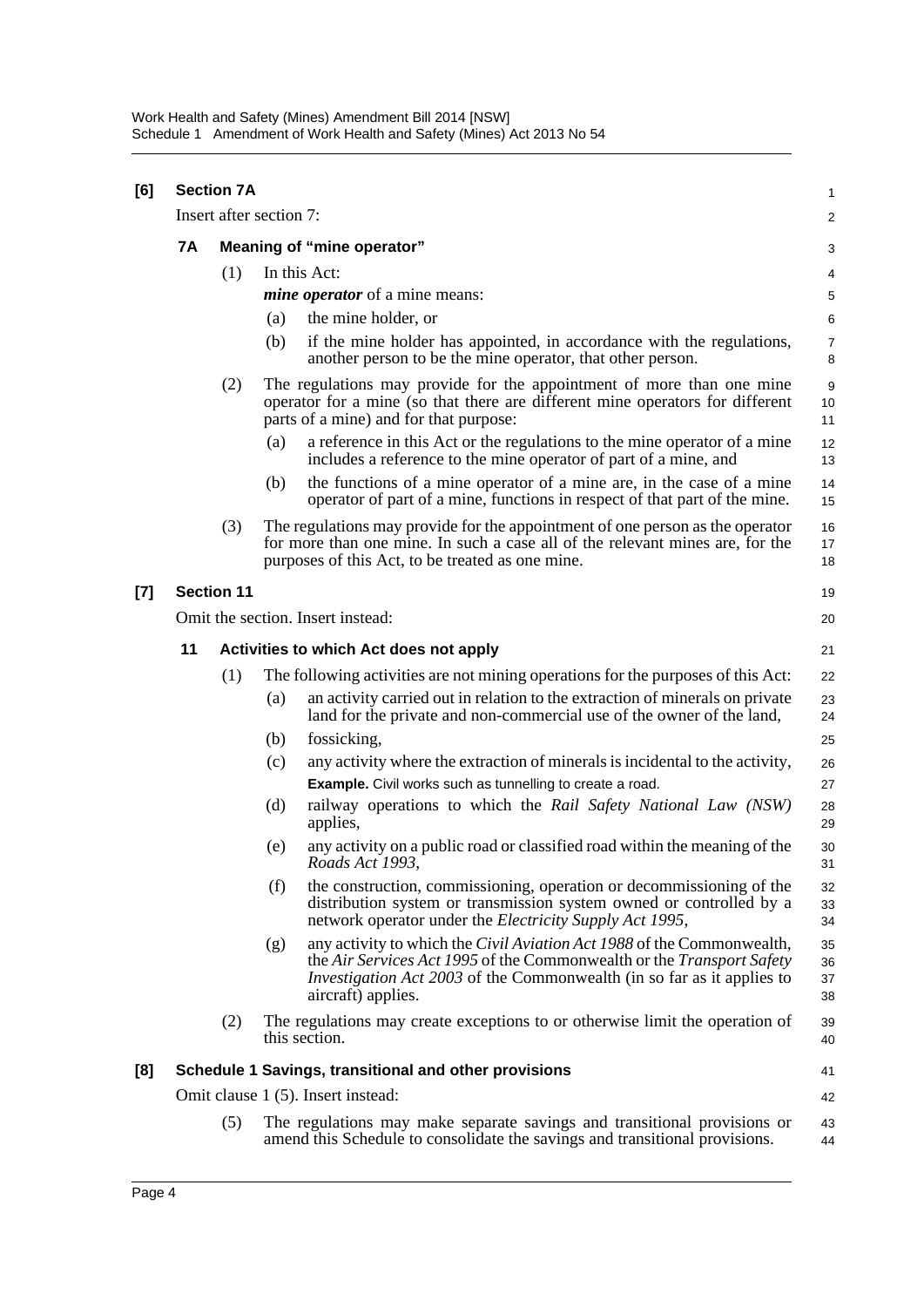| [9] |    |                                           | Schedule 1, clauses 16 and 17                                                                                                                                                                                                                                                                                                                                                            | $\mathbf{1}$                                               |  |
|-----|----|-------------------------------------------|------------------------------------------------------------------------------------------------------------------------------------------------------------------------------------------------------------------------------------------------------------------------------------------------------------------------------------------------------------------------------------------|------------------------------------------------------------|--|
|     |    |                                           | Insert after clause 15:                                                                                                                                                                                                                                                                                                                                                                  | 2                                                          |  |
|     | 16 | Validation of WorkCover regulatory action |                                                                                                                                                                                                                                                                                                                                                                                          |                                                            |  |
|     |    | (1)                                       | Any WorkCover regulatory action taken by the WorkCover Authority before<br>the commencement of this clause is deemed (from the time it was taken by the<br>WorkCover Authority) to have also been taken by the head of the Department<br>as regulator in relation to matters or the exercise or performance of a power or<br>function concerning a mining workplace or a coal workplace. | 4<br>$\,$ 5 $\,$<br>$\,6\,$<br>$\boldsymbol{7}$<br>$\bf 8$ |  |
|     |    | (2)                                       | In this clause:                                                                                                                                                                                                                                                                                                                                                                          | 9                                                          |  |
|     |    |                                           | <b>WHS Regulations</b> means the Work Health and Safety Regulation 2011.                                                                                                                                                                                                                                                                                                                 | 10                                                         |  |
|     |    |                                           | <b>WorkCover regulatory action</b> means any of the following actions by the<br><b>WorkCover Authority:</b>                                                                                                                                                                                                                                                                              | 11<br>12                                                   |  |
|     |    |                                           | the grant of a high risk work licence under Part 4.5 of the WHS<br>(a)<br>Regulations and any amendment, renewal, suspension, cancellation,<br>refusal or reassessment of such a licence,                                                                                                                                                                                                | 13<br>14<br>15                                             |  |
|     |    |                                           | the registration of plant designs and items of plant under Part 5.3 of the<br>(b)<br>WHS Regulations and any refusal, renewal, amendment or replacement<br>of such registration,                                                                                                                                                                                                         | 16<br>17<br>18                                             |  |
|     |    |                                           | the issue of a general construction induction training card under Part 6.5<br>(c)<br>of the WHS Regulations and any replacement, refusal or cancellation of<br>such a card,                                                                                                                                                                                                              | 19<br>20<br>21                                             |  |
|     |    |                                           | (d)<br>the grant of an asbestos removal licence or asbestos assessor licence<br>under Part 8.10 of the WHS Regulations and any amendment, renewal,<br>suspension or cancellation of, or register in respect of, such a licence,                                                                                                                                                          | 22<br>23<br>24                                             |  |
|     |    |                                           | the grant of an exemption under Part 11.2 of the WHS Regulations from<br>(e)<br>the obligation to hold a licence, registration or training card referred to<br>in paragraphs $(a)$ – $(d)$ and any refusal, amendment or cancellation of<br>such an exemption.                                                                                                                           | 25<br>26<br>27<br>28                                       |  |
|     | 17 |                                           | Validation of regulatory action under certain other Acts                                                                                                                                                                                                                                                                                                                                 | 29                                                         |  |
|     |    | (1)                                       | For the purposes of the exercise of any regulatory function under the CMHS<br>Act, the OHS Act and the WHS Act, a coal mining lease area is taken to have<br>been within a colliery holding at any time when it was not otherwise within a<br>colliery holding.                                                                                                                          | 30<br>31<br>32<br>33                                       |  |
|     |    | (2)                                       | A regulatory function exercised or purportedly exercised before the<br>commencement of this clause that would have been validly exercised had this<br>clause been in force when the function was exercised is taken to have been<br>(and always to have been) validly exercised.                                                                                                         | 34<br>35<br>36<br>37                                       |  |
|     |    | (3)                                       | Anything done or omitted to be done by any person or court or other body in<br>reliance on or as a consequence of the exercise or purported exercise of a<br>function that is validated by this clause is validated.                                                                                                                                                                     | 38<br>39<br>40                                             |  |
|     |    | (4)                                       | To remove doubt, this clause extends to:                                                                                                                                                                                                                                                                                                                                                 | 41                                                         |  |
|     |    |                                           | the conduct of any investigation and the gathering of evidence, and<br>(a)                                                                                                                                                                                                                                                                                                               | 42                                                         |  |
|     |    |                                           | maintenance and conclusion of criminal<br>(b)<br>the commencement,<br>proceedings.                                                                                                                                                                                                                                                                                                       | 43<br>44                                                   |  |
|     |    | (5)                                       | This clause does not affect any decision made by a court before the<br>commencement of this clause (other than a decision validated by this clause).                                                                                                                                                                                                                                     | 45<br>46                                                   |  |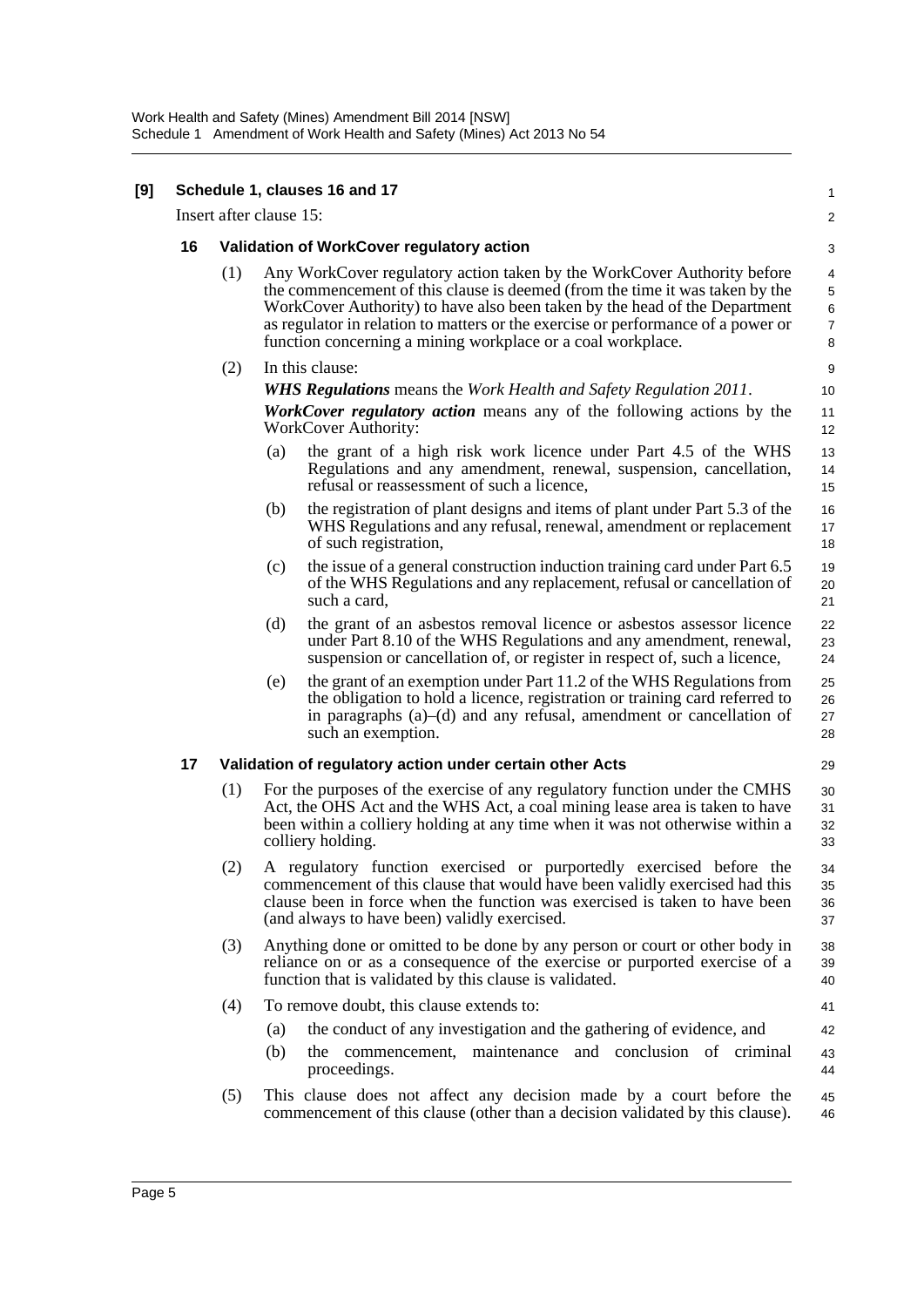|        | (6) | This clause applies in respect of a coal mining lease area whether or not an<br>application to have the area registered as, or as part of, a colliery holding was<br>made, refused or otherwise dealt with.                                                                                              | 1<br>$\overline{a}$<br>3 |
|--------|-----|----------------------------------------------------------------------------------------------------------------------------------------------------------------------------------------------------------------------------------------------------------------------------------------------------------|--------------------------|
|        | (7) | In this clause:                                                                                                                                                                                                                                                                                          | 4                        |
|        |     | <b>CMHS official</b> means any of the following officials under the CMHS Act:                                                                                                                                                                                                                            | 5                        |
|        |     | (a)<br>the Chief Inspector,                                                                                                                                                                                                                                                                              | 6                        |
|        |     | an electrical check inspector,<br>(b)                                                                                                                                                                                                                                                                    | 7                        |
|        |     | an industry check inspector,<br>(c)                                                                                                                                                                                                                                                                      | 8                        |
|        |     | (d)<br>an inspector,                                                                                                                                                                                                                                                                                     | 9                        |
|        |     | an investigator,<br>(e)                                                                                                                                                                                                                                                                                  | 10                       |
|        |     | (f)<br>a mine safety officer,                                                                                                                                                                                                                                                                            | 11                       |
|        |     | a site check inspector.<br>(g)                                                                                                                                                                                                                                                                           | 12                       |
|        |     | <b>CMHS regulator</b> means the Department or the Director-General under the<br>CMHS Act.                                                                                                                                                                                                                | 13<br>14                 |
|        |     | coal mining lease area means a mining area or sublease area (within the<br>meaning of the <i>Mining Act 1992</i> ) in relation to which a mining lease or<br>registered mining sublease authorised the holder to mine for coal or to carry<br>out mining purposes in connection with the mining of coal. | 15<br>16<br>17<br>18     |
|        |     | colliery holding means a colliery holding under the Mining Act 1992.                                                                                                                                                                                                                                     | 19                       |
|        |     | OHS Act means the Occupational Health and Safety Act 2000.                                                                                                                                                                                                                                               | 20                       |
|        |     | <b>OHS</b> official means an inspector pursuant to section 47B of the OHS Act.                                                                                                                                                                                                                           | 21                       |
|        |     | OHS regulator means the Department and the Director-General under the<br>OHS Act.                                                                                                                                                                                                                        | 22<br>23                 |
|        |     | <i>regulatory function means:</i>                                                                                                                                                                                                                                                                        | 24                       |
|        |     | any function of a CMHS official or CMHS regulator under the CMHS<br>(a)<br>Act. or                                                                                                                                                                                                                       | 25<br>26                 |
|        |     | any function of an OHS official or OHS regulator, in relation to a coal<br>(b)<br>mining lease area, under the OHS Act, or                                                                                                                                                                               | 27<br>28                 |
|        |     | any function of a WHS official or WHS regulator, in relation to a coal<br>(c)<br>mining lease area, under the WHS Act.                                                                                                                                                                                   | 29<br>30                 |
|        |     | <b>WHS Act means the Work Health and Safety Act 2011.</b>                                                                                                                                                                                                                                                | 31                       |
|        |     | WHS official means an inspector pursuant to section 156A (3) of the WHS<br>Act.                                                                                                                                                                                                                          | 32<br>33                 |
|        |     | WHS regulator means the Department and the Director-General under the<br>WHS Act.                                                                                                                                                                                                                        | 34<br>35                 |
| $[10]$ |     | <b>Schedule 3 Amendment of Acts</b>                                                                                                                                                                                                                                                                      | 36                       |
|        |     | Omit Schedule 3.10 [1], 3.11 and 3.12.                                                                                                                                                                                                                                                                   | 37                       |
|        |     |                                                                                                                                                                                                                                                                                                          |                          |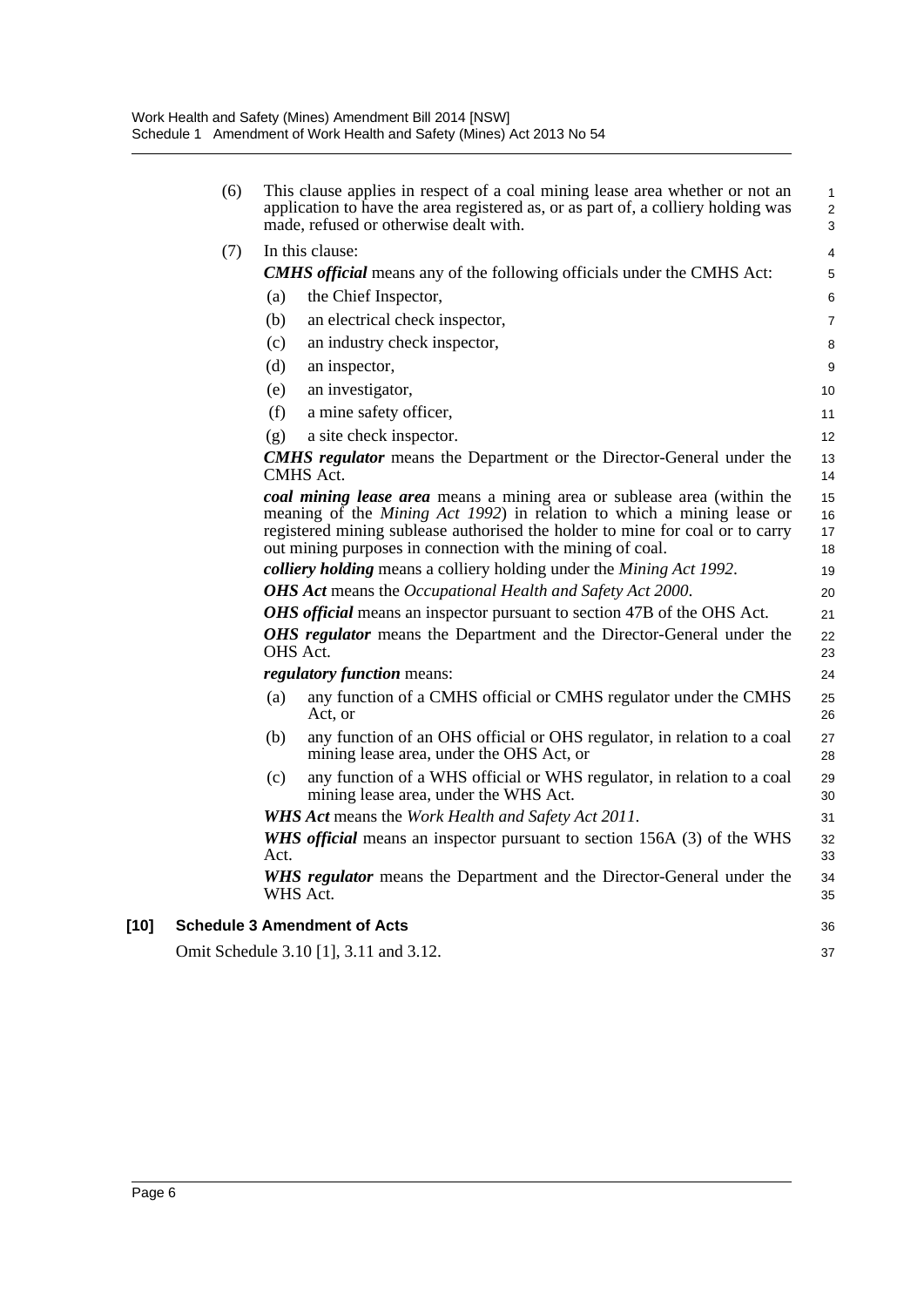<span id="page-10-0"></span>

|       | <b>Schedule 2</b>                                                                                                                                  | <b>Amendment of other Acts and instruments</b>                                                                                                                                                                                                                                                                  | $\mathbf{1}$         |  |  |  |
|-------|----------------------------------------------------------------------------------------------------------------------------------------------------|-----------------------------------------------------------------------------------------------------------------------------------------------------------------------------------------------------------------------------------------------------------------------------------------------------------------|----------------------|--|--|--|
| 2.1   | <b>Mining Regulation 2010</b>                                                                                                                      |                                                                                                                                                                                                                                                                                                                 | 2                    |  |  |  |
| [1]   | <b>Clause 3 Definitions</b>                                                                                                                        |                                                                                                                                                                                                                                                                                                                 | 3                    |  |  |  |
|       |                                                                                                                                                    | Omit the definition of <i>chief inspector</i> from clause 3 (1).                                                                                                                                                                                                                                                |                      |  |  |  |
| [2]   | Clause 61 Use of information and protected documents                                                                                               |                                                                                                                                                                                                                                                                                                                 |                      |  |  |  |
|       | Insert after clause 61 $(1)(j)$ :                                                                                                                  |                                                                                                                                                                                                                                                                                                                 | 6                    |  |  |  |
|       | (i1)                                                                                                                                               | Work Health and Safety (Mines) Act 2013,                                                                                                                                                                                                                                                                        | $\overline{7}$       |  |  |  |
| 2.2   |                                                                                                                                                    | <b>Poisons and Therapeutic Goods Regulation 2008</b>                                                                                                                                                                                                                                                            | 8                    |  |  |  |
|       |                                                                                                                                                    | Appendix C Persons authorised to possess and use substances                                                                                                                                                                                                                                                     | 9                    |  |  |  |
|       | Omit clause 11. Insert instead:                                                                                                                    |                                                                                                                                                                                                                                                                                                                 | 10                   |  |  |  |
|       | 11                                                                                                                                                 | <b>First aid in mines</b>                                                                                                                                                                                                                                                                                       | 11                   |  |  |  |
|       |                                                                                                                                                    | A person who is trained and authorised to administer first aid at a mine (within<br>the meaning of the <i>Work Health and Safety (Mines) Act 2013</i> ) is authorised to<br>possess and use methoxyflurane and nitrous oxide if required for use in<br>connection with the carrying out of first aid at a mine. | 12<br>13<br>14<br>15 |  |  |  |
| 2.3   |                                                                                                                                                    | <b>Radiation Control Regulation 2013</b>                                                                                                                                                                                                                                                                        | 16                   |  |  |  |
| $[1]$ | Clause 47 Exercise of certain functions by the Director-General of the Department of<br>Trade and Investment, Regional Infrastructure and Services |                                                                                                                                                                                                                                                                                                                 |                      |  |  |  |
|       |                                                                                                                                                    | Omit clause $47(2)$ (a) and (b). Insert instead:                                                                                                                                                                                                                                                                | 19                   |  |  |  |
|       | (a)                                                                                                                                                | at any workplace to which the Work Health and Safety (Mines) Act 2013<br>applies, or                                                                                                                                                                                                                            | 20<br>21             |  |  |  |
| $[2]$ | Clause 47 (3) (a) and (b)                                                                                                                          |                                                                                                                                                                                                                                                                                                                 |                      |  |  |  |
|       | Omit the paragraphs. Insert instead:                                                                                                               |                                                                                                                                                                                                                                                                                                                 |                      |  |  |  |
|       | (a)                                                                                                                                                | at any workplace to which the Work Health and Safety (Mines) Act 2013<br>applies, or                                                                                                                                                                                                                            | 24<br>25             |  |  |  |
| 2.4   |                                                                                                                                                    | <b>Uniform Civil Procedure Rules 2005</b>                                                                                                                                                                                                                                                                       | 26                   |  |  |  |
|       |                                                                                                                                                    | Schedule 11 Provisions regarding procedure in certain lists in the District Court                                                                                                                                                                                                                               | 27                   |  |  |  |
|       | Omit the definition of coal miner from clause 1. Insert instead:                                                                                   |                                                                                                                                                                                                                                                                                                                 |                      |  |  |  |
|       |                                                                                                                                                    | coal miner means a worker employed in or about a mine to which the Work<br>Health and Safety (Mines) Act 2013 applies at which mining operations<br>(within the meaning of that Act) are carried out with respect to coal.                                                                                      | 29<br>30<br>31       |  |  |  |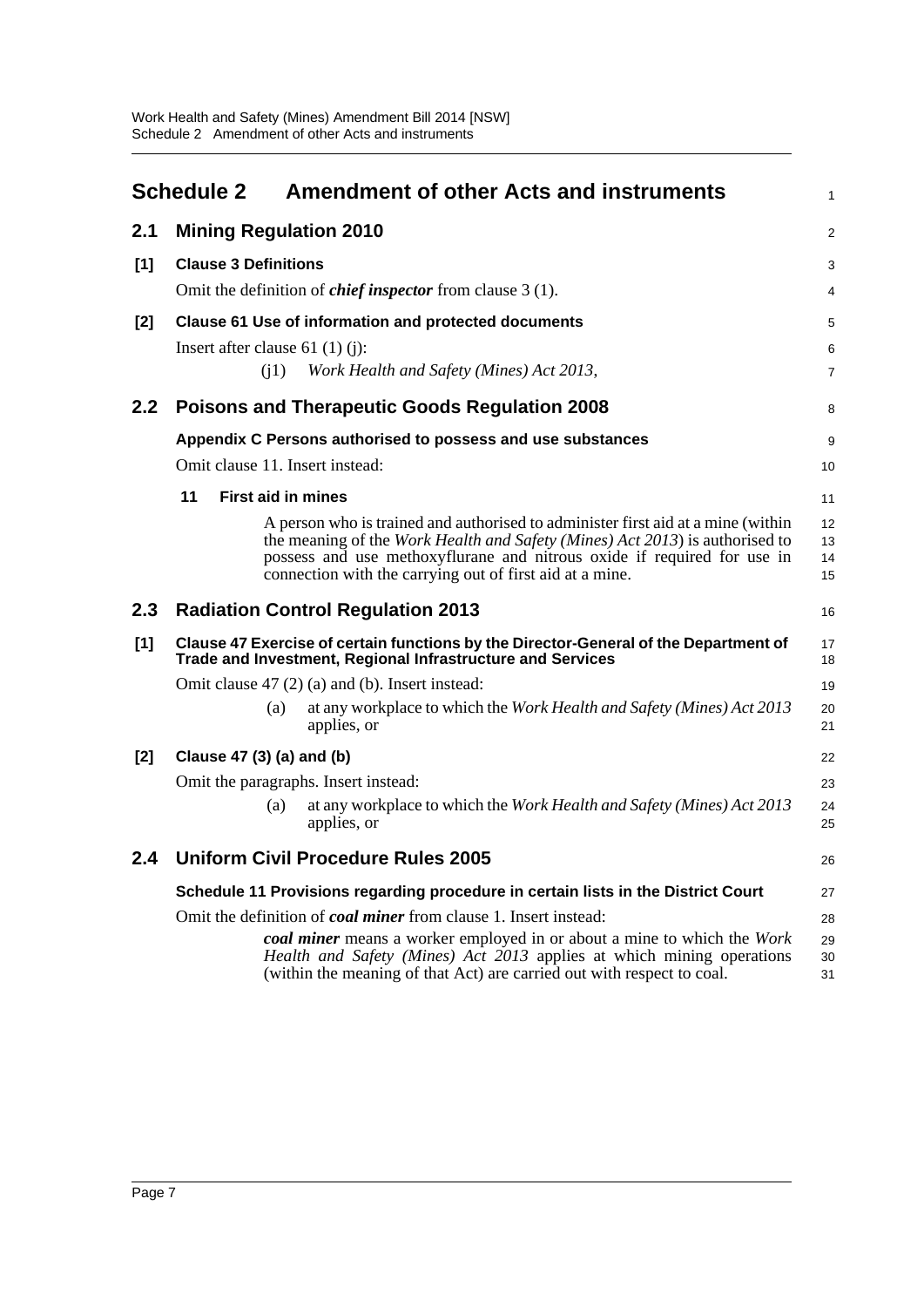| 2.5   |                              | Work Health and Safety Act 2011 No 10<br>$\mathbf{1}$     |                                                                                                  |                                                                                                                                                                                                                                                                           |                      |  |
|-------|------------------------------|-----------------------------------------------------------|--------------------------------------------------------------------------------------------------|---------------------------------------------------------------------------------------------------------------------------------------------------------------------------------------------------------------------------------------------------------------------------|----------------------|--|
| [1]   | <b>Section 4 Definitions</b> |                                                           |                                                                                                  |                                                                                                                                                                                                                                                                           |                      |  |
|       |                              | Omit the definition of <i>regulator</i> . Insert instead: |                                                                                                  |                                                                                                                                                                                                                                                                           |                      |  |
|       |                              |                                                           |                                                                                                  | <i>regulator</i> —see section 4A.                                                                                                                                                                                                                                         | 4                    |  |
| $[2]$ | <b>Section 4A</b>            |                                                           |                                                                                                  |                                                                                                                                                                                                                                                                           | 5                    |  |
|       | Insert before section 5:     |                                                           |                                                                                                  |                                                                                                                                                                                                                                                                           |                      |  |
|       | 4A                           |                                                           |                                                                                                  | <b>Meaning of "regulator"</b>                                                                                                                                                                                                                                             | 7                    |  |
|       |                              | (1)                                                       |                                                                                                  | In this Act:                                                                                                                                                                                                                                                              | 8                    |  |
|       |                              |                                                           |                                                                                                  | <i>regulator</i> means:                                                                                                                                                                                                                                                   | 9                    |  |
|       |                              |                                                           | (a)                                                                                              | the WorkCover Authority constituted under the Workplace Injury<br>Compensation Act<br>Management and Workers<br>unless<br>1998,<br>paragraph (b) applies, or                                                                                                              | 10<br>11<br>12       |  |
|       |                              |                                                           | (b)                                                                                              | in relation to matters or the exercise of a power or the performance of a<br>function concerning a mining workplace—the regulator under the Work<br>Health and Safety (Mines) Act 2013 (the mines regulator).                                                             | 13<br>14<br>15       |  |
|       |                              | (2)                                                       |                                                                                                  | The regulations may prescribe specified powers or functions as powers or<br>functions that can be exercised or performed by the WorkCover Authority for<br>both regulators.                                                                                               | 16<br>17<br>18       |  |
|       |                              | (3)                                                       |                                                                                                  | When such a power or function is exercised or performed by the WorkCover<br>Authority it is deemed to have been exercised or performed by both the<br>WorkCover Authority and the mines regulator.                                                                        | 19<br>20<br>21       |  |
|       |                              | (4)                                                       |                                                                                                  | The mines regulator is not prevented from exercising or performing such a<br>power or function in relation to matters concerning a mining workplace.                                                                                                                      | 22<br>23             |  |
| 2.6   |                              |                                                           |                                                                                                  | <b>Work Health and Safety Regulation 2011</b>                                                                                                                                                                                                                             | 24                   |  |
|       |                              | Clause 703                                                |                                                                                                  |                                                                                                                                                                                                                                                                           | 25                   |  |
|       |                              |                                                           |                                                                                                  | Insert after clause 702A:                                                                                                                                                                                                                                                 | 26                   |  |
|       | 703                          |                                                           |                                                                                                  | Regulatory action where either WorkCover or mines regulator is the regulator                                                                                                                                                                                              | 27                   |  |
|       |                              |                                                           | For the purposes of section 4A of the Act, the following powers and functions<br>are prescribed: |                                                                                                                                                                                                                                                                           |                      |  |
|       |                              |                                                           | (a)                                                                                              | the grant of a high risk work licence under Part 4.5 and any amendment,<br>renewal, suspension, cancellation, refusal or reassessment of such a<br>licence,                                                                                                               | 30<br>31<br>32       |  |
|       |                              |                                                           | (b)                                                                                              | the registration of plant designs and items of plant under Part 5.3 (other<br>than plant required to be registered under clause 177 of the Work Health<br>and Safety (Mines) Regulation 2014) and any refusal, renewal,<br>amendment or replacement of such registration, | 33<br>34<br>35<br>36 |  |
|       |                              |                                                           | (c)                                                                                              | the issue of a general construction induction training card under Part 6.5<br>and any replacement, refusal or cancellation of such a card,                                                                                                                                | 37<br>38             |  |
|       |                              |                                                           | (d)                                                                                              | the grant of an asbestos removal licence or asbestos assessor licence<br>under Part 8.10 and any amendment, renewal, suspension or<br>cancellation of, or register in respect of, such a licence,                                                                         | 39<br>40<br>41       |  |